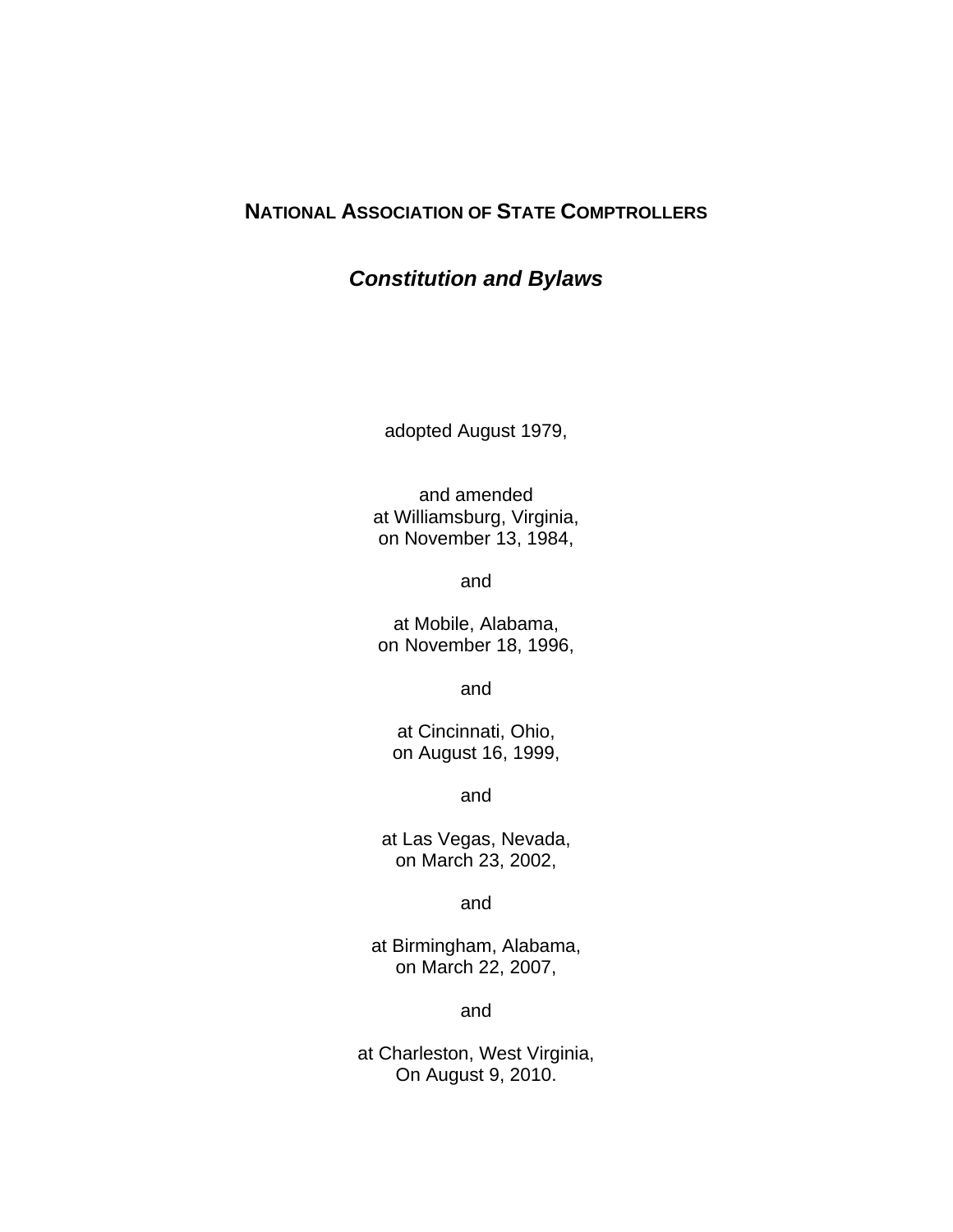## TABLE OF CONTENTS

|  |                                 | Section 1. Name | Section 2. Objectives                                                           |
|--|---------------------------------|-----------------|---------------------------------------------------------------------------------|
|  |                                 |                 | Section 1. Membership                                                           |
|  |                                 |                 | Section 1. Voting Rights<br>Section 2. Proxy Votes<br>Section 3. Voting Actions |
|  |                                 |                 | Section 1. Meetings of Members<br>Section 2. Rules of Procedure                 |
|  |                                 |                 |                                                                                 |
|  |                                 | Section 1.      | <b>Officers</b>                                                                 |
|  |                                 |                 | Section 2. Executive Committee                                                  |
|  |                                 |                 | Section 3. Committees, Sub-Committees and Task Forces                           |
|  |                                 |                 | Section 4. Terms of Office                                                      |
|  |                                 |                 | Article VI Momination, Election and Filling Vacancies for Officers              |
|  | Section 1.<br>Section 2. Voting |                 | Nominations                                                                     |
|  |                                 |                 |                                                                                 |
|  |                                 |                 | Section 3. Filling Vacancies                                                    |
|  |                                 |                 | Article VII Amendments to Constitution and Bylaws 7                             |
|  |                                 |                 | Section 1. Origination of Amendments                                            |
|  |                                 |                 | Section 2. Processing Procedure                                                 |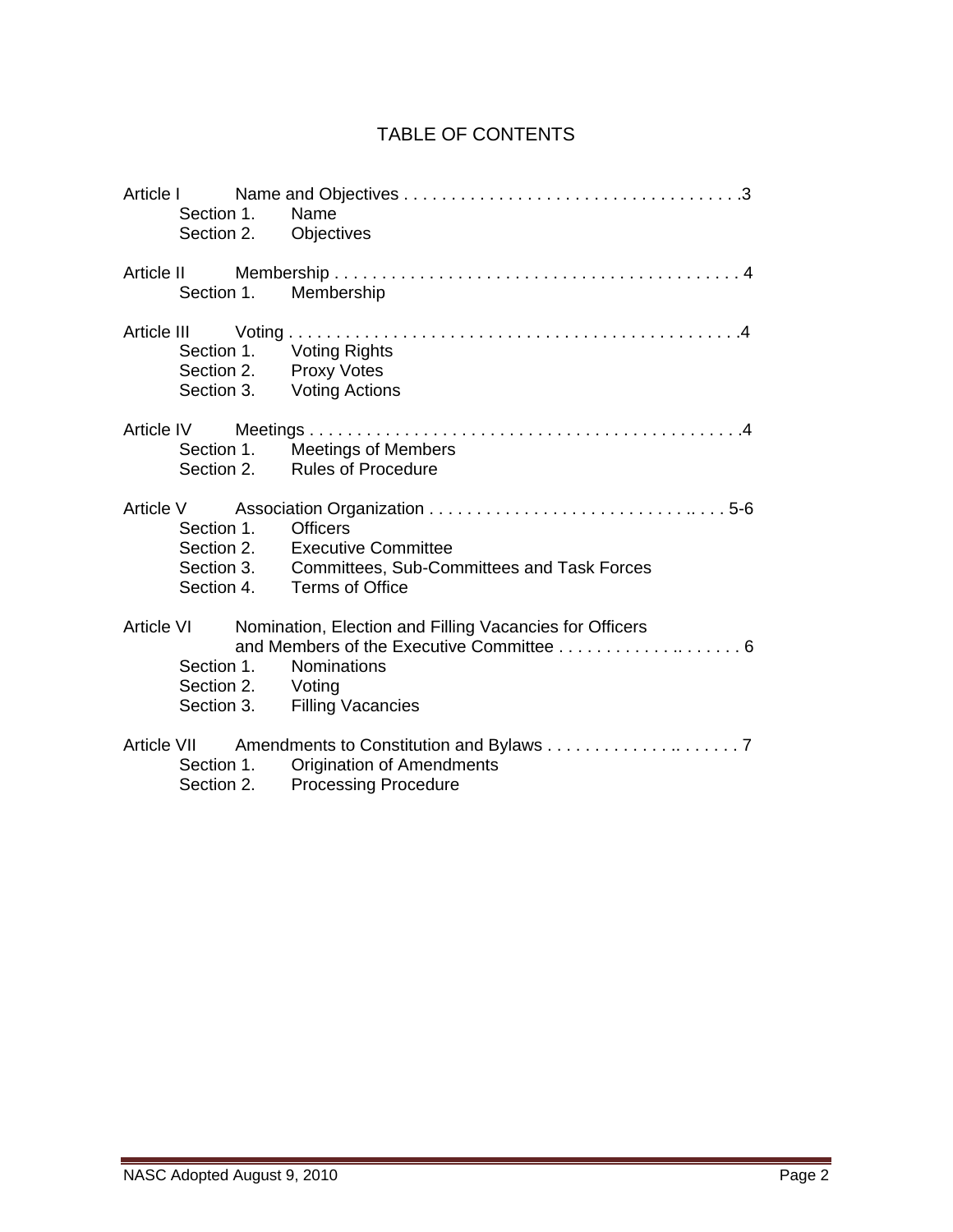# **NATIONAL ASSOCIATION OF STATE COMPTROLLERS**

# *Constitution and Bylaws*

## ARTICLE I – NAME AND OBJECTIVES

### Section 1. Name

The name of this organization shall be the National Association of State Comptrollers (NASC).

#### Section 2. Objectives

The objectives of the Association are:

- a. To unite state officials holding the office of or performing the functions of the State Comptroller.
- b. To affiliate with other state fiscal officials through the National Association of State Auditors, Comptrollers and Treasurers (NASACT).
- c. To encourage and provide opportunities for interchange of information and ideas among officials in state government service; between state, federal, and local fiscal officers.
- d. To foster improvement in state government through:
	- (1) The promotion of high professional standards in financial reporting to adequately inform the taxpayer, investor, and government officials.
	- (2) The development of modern methods and procedures to accurately and efficiently process the financial transactions of state government.
	- (3) The development of generally accepted accounting principles in association with the Governmental Accounting Standards Board.
	- (4) When relevant, the development of auditing standards and federal regulations in association with the American Institute of Certified Public Accountants and with the United States Office of Management and Budget and other federal agencies as appropriate.
	- (5) The advancement of financial management through research and improvements in technology.
	- (6) Improved education and training programs in governmental accounting.
- e. To provide a national forum for the promulgation and dissemination of the State Comptrollers' position concerning financial management of state government.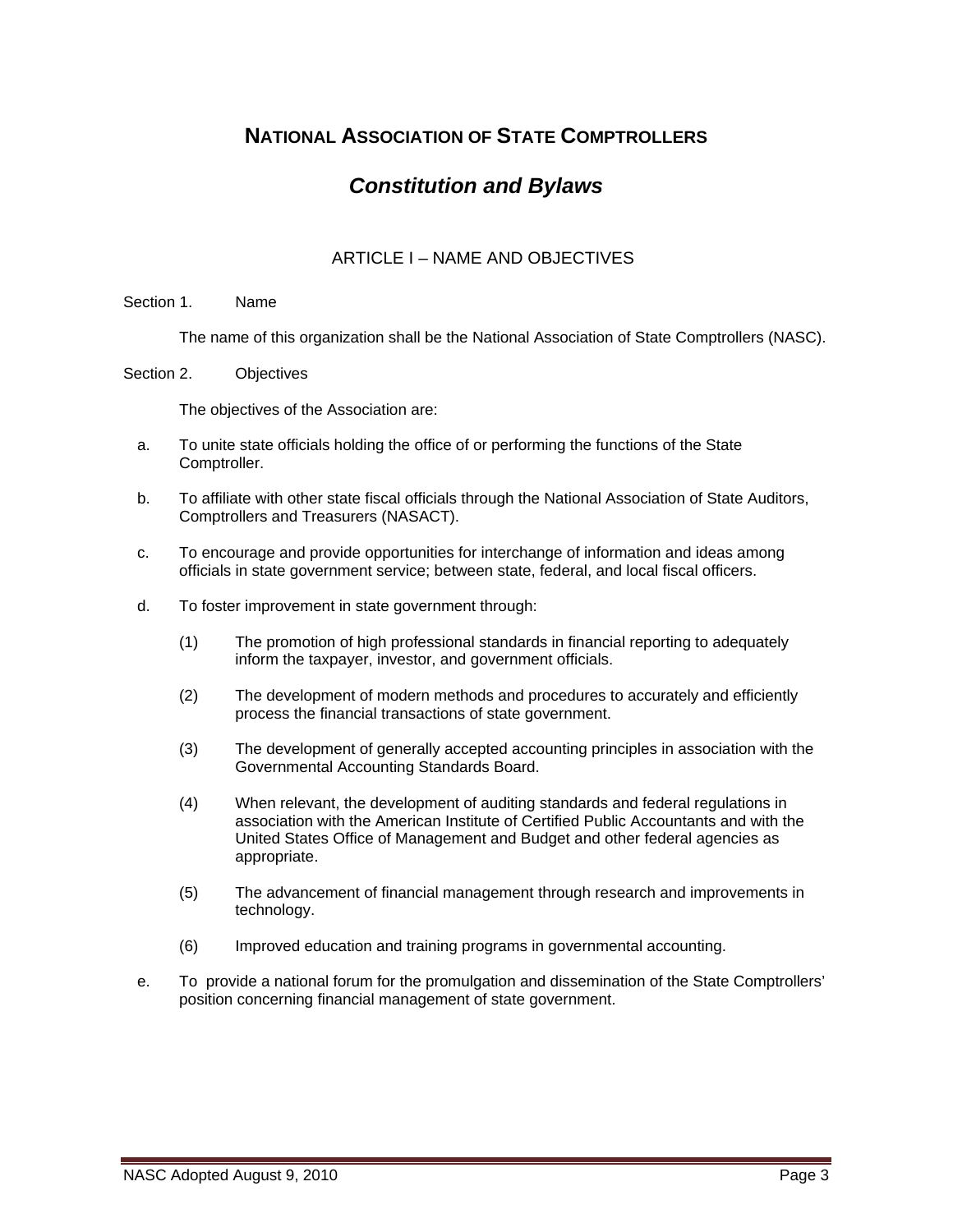## ARTICLE II – MEMBERSHIP

Section 1. Membership

Members shall be Comptrollers/Controllers and other elective or appointive officers of any name known whose duties are in common with the duties a Comptroller/Controller of a state.

## ARTICLE III – VOTING

Section 1. Voting Rights

Each member in good standing shall have one vote.

Section 2. Proxy Votes

Members may designate in writing another person from his or her state to vote for him or her in his or her absence.

Section 3. Voting Actions

- a. Matters requiring voting by the Association other than amendments to the Constitution and Bylaws shall be approved by a majority of votes cast.
- b. Amendments to the Constitution and Bylaws of the Association shall be approved by twothirds of the voting membership in accordance with Article VII.

### ARTICLE IV – MEETINGS

Section 1. Meetings of Members

- a. Regular meetings shall be held during each fiscal year at such time and place as may be designated by the President with the approval of the Executive Committee. The Association's annual meeting will be held in March unless the Executive Committee determines that it is necessary to change the time. A business meeting of NASC will be held in conjunction with the annual meeting. A business meeting of NASC will also be held in conjunction with the annual meeting of NASACT.
- b. Notice shall be sent to each member of the Association at least ten days prior to the date of each meeting.
- c. A quorum shall consist of 25 percent of the members in good standing (i.e. dues paying members) who register for the NASC Annual Conference or the NASACT Annual Conference. At special meetings (such as conference calls), 12 members in good standing shall constitute a quorum for the transaction of business.

Section 2. Rules of Procedure

In transacting official business, the rules of parliamentary procedure contained in the most recent revision of *Robert's Rules of Order* shall govern all meetings of the Association.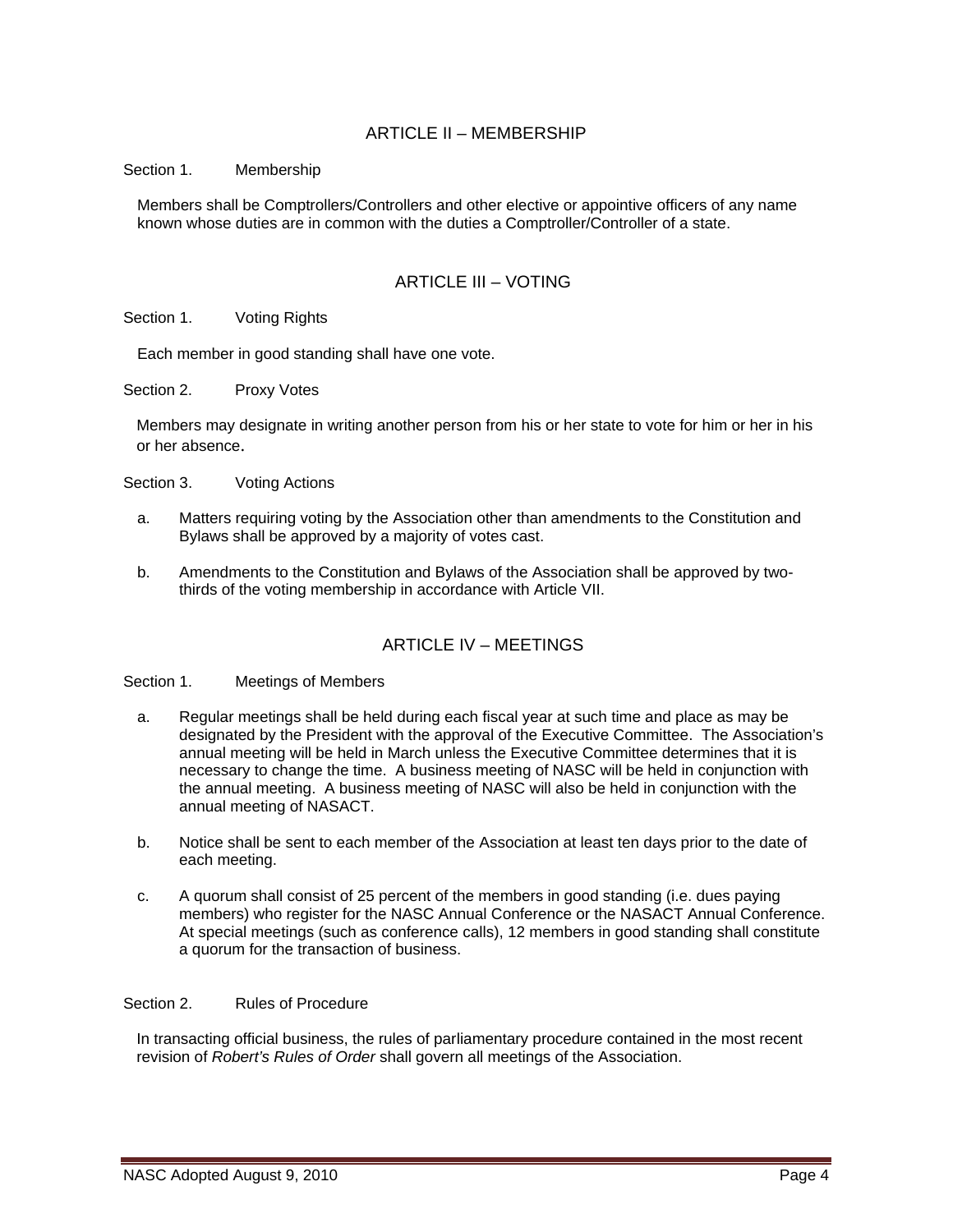### ARTICLE V – ASSOCIATION ORGANIZATION

#### Section 1 Officers

The Association officers shall be President, Vice President, and Secretary/Treasurer, each of whom shall be a member.

- a. The President shall be the prior year's Vice President and shall serve for a one-year term in addition to any period in which he filled a vacancy in the office of President.
- b. The Vice President and the Secretary/Treasurer shall be elected for a one-year term.
- c. The president, Vice President and Secretary/Treasurer shall be the Association's representatives to NASACT's Executive Committee.

#### Section 2. Executive Committee

a. The Executive Committee shall be the governing body of the Association and shall be comprised of the following:

> the President, the Vice President, the Secretary/Treasurer, the immediate Past President, and four additional members.

- b. Members of the Executive Committee shall be members of the Association.
- c. Members of the Executive Committee shall be elected for a one-year term and shall be limited to four consecutive terms, unless serving as an officer.
- d. Meetings of the Executive Committee shall be held at the call of the President or any three (3) members of the Executive Committee. A quorum shall be four (4) persons.
- e. The President shall preside at all meetings. In his or her absence, the officer to preside shall be determined in the following succession: Vice President, Secretary/Treasurer.
- f. The Executive Committee shall:
	- (1) Promulgate the policies and programs of the Association.
	- (2) Adopt an annual financial plan, receive the reports of the Secretary/Treasurer, and take such actions as are considered appropriate.
	- (3) Establish Association fees for the Comptrollers' Technical Services Program.
	- (4) Review's the Association's activities as they relate to the Association's strategic plan and make recommendations as appropriate.
	- (5) Review all actions of the Association's Committees and Task Forces.
	- (6) Conduct such other business as may be deemed appropriate.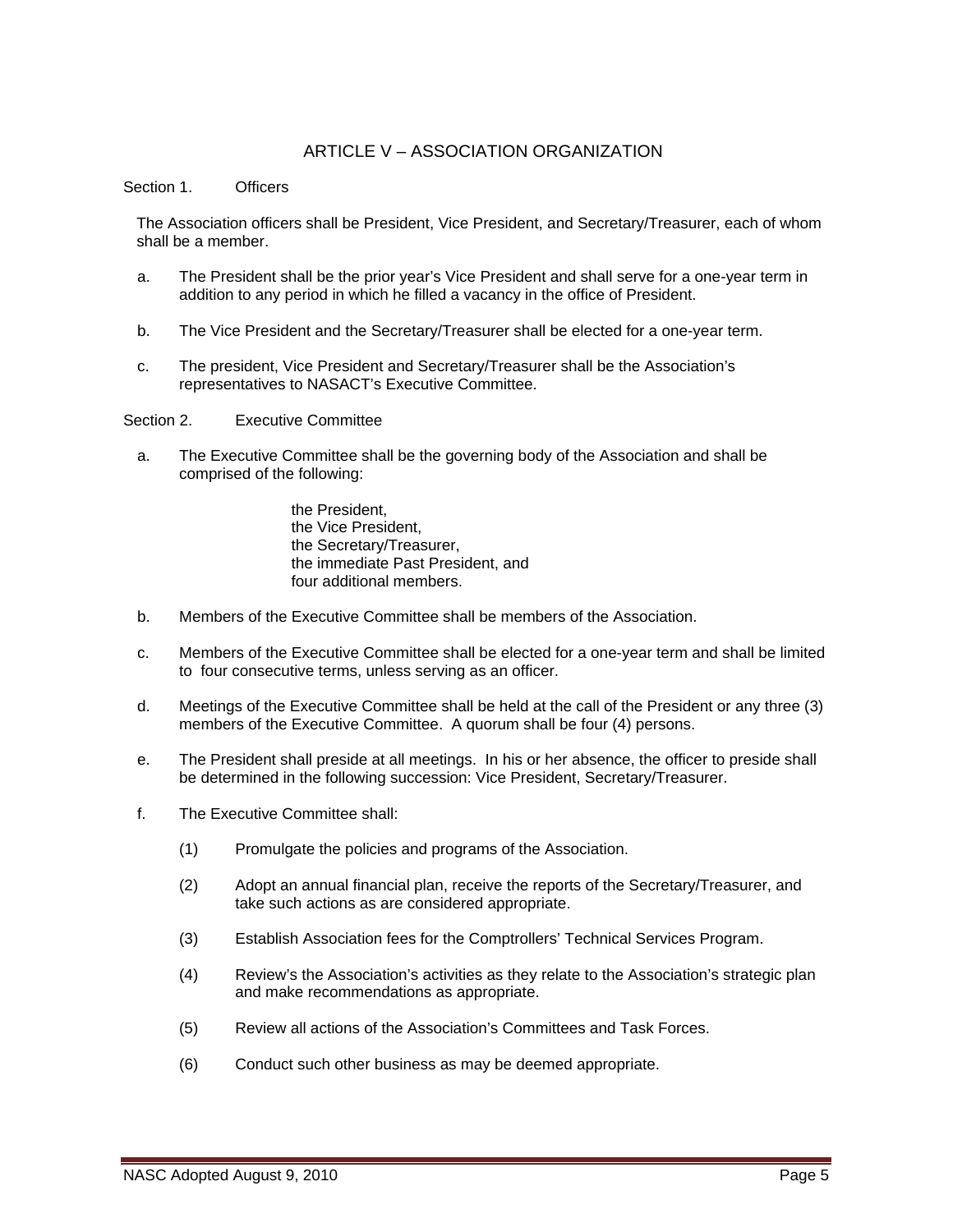#### Section 3. Committees, Sub-Committees and Task Forces

- a. The President, with the approval of the Executive Committee, may establish committees, subcommittees and task forces to assist in carrying out the programs and operations of the Association.
- b. Except as provided in sub-section d below, the President shall determine the number of persons to be assigned to each committee, sub-committee and task force and designate the chairman for one year.
- c. All members of a committee, sub-committee, or task force shall be members of the Association or their designees.
- d. The Nominating Committee shall consist of three Past Presidents of the Association, when available.

Section 4. Terms of Office

Members of Committees shall be appointed for one year and can succeed themselves.

### ARTICLE VI – NOMINATION, ELECTION AND FILLING VACANCIES FOR OFFICERS AND MEMBERS OF THE EXECUTIVE COMMITTEE

### Section 1. Nominations

- a. The Nominating Committee shall select from the membership one candidate for each of the offices of Vice President and Secretary/Treasurer and four (4) candidates for members of the Executive Committee, not later than ten (10) days before the annual meeting. All nominees must indicate their willingness to serve if elected.
- b. Nominations for all offices will be accepted from the floor during the annual meeting after the presentation of the Nominating Committee's report.

Section 2. Voting

- a. Election of officers may be held only at the regularly scheduled annual meeting.
- b. When there is a contest for an elective office, voting shall be by a secret ballot of those present.

Section 3. Filling Vacancies

- a. In the event of a vacancy occurring in any officer position, the following successions shall occur. For the office of President, the Vice President will succeed. In the event of a vacancy in the office of Vice President, the Secretary/Treasurer will succeed, and in the event of a vacancy in the office of Secretary/Treasurer, the member with the most seniority on the Executive Committee will succeed.
- b. In the event of a vacancy occurring in the office of Past President, the Executive Committee shall invite NASC's most recent past president to serve the remainder of the term.
- c. In the event of a vacancy in any other elected position, the Executive Committee shall fill the vacancy.